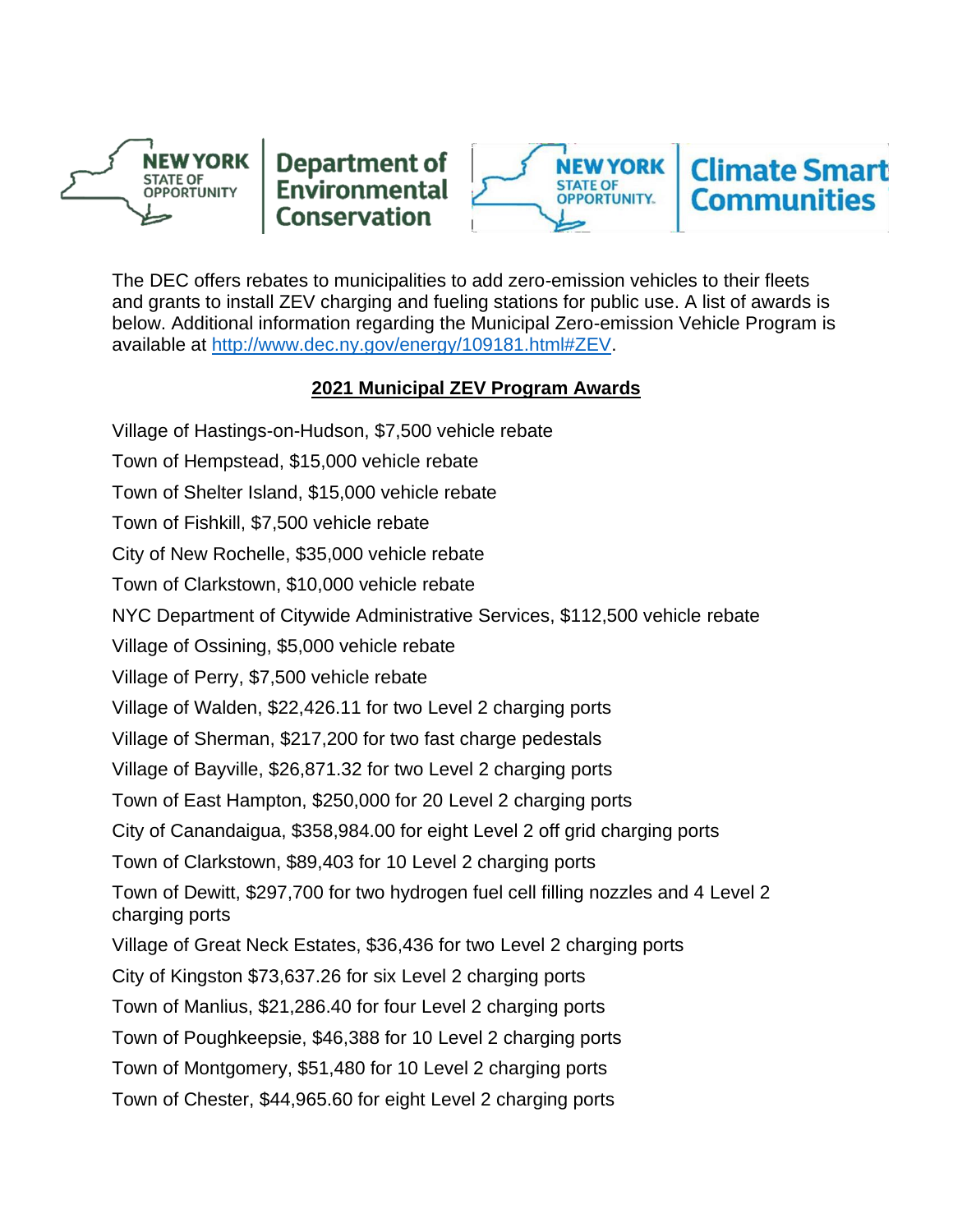Town of Pound Ridge, \$57,790.60 for 20 Level 2 charging ports Monroe County, \$248,360 for 16 Level 2 charging ports Town of Westport, \$112,108 for one fast charge pedestal Town of Red Hook, \$153,628 for two fast charge pedestals City of Yonkers, \$261,842.92 for 74 Level 2 charging ports Village of Montour Falls, \$104,710 for two Level 2 charging ports and one fast charge pedestal Village of Port Jefferson, \$21,386.25 for two Level 2 charging ports

## **2019 Municipal ZEV Program Awards**

Chautauqua County, \$15,000, 3 battery electric vehicles City of Beacon, \$30,209.02, 4 Level 2 charging ports City of Lockport, \$24,000, 4 Level 2 charging ports City of Saratoga Springs, \$10,000, 2 battery electric vehicles Monroe County, \$204,000, 20 Level 2 charging ports Nassau County, \$116,277.44, 12 Level 2 charging ports NYC Department of Citywide Administrative Services, \$60,000, 5 battery electric vehicles and 14 plug-in hybrid electric vehicles Orange County, \$218,990.88, 6 Level 2 charging ports Tompkins County, \$15,000, 3 battery electric vehicles Town of Bedford, \$18,752.02, 4 Level 2 charging ports Town of Carmel, \$52,272.00, 8 Level 2 charging ports Town of Geddes, \$11,706.85, 2 Level 2 charging ports Town of Massena, \$17,760.36, 4 Level 2 charging ports Town of Monroe, \$19,136, 4 Level 2 charging ports Town of Philipstown, \$15,514.27, 2 Level 2 charging ports Town/Village of Scarsdale, \$5,000, 1 battery electric vehicle Village of Croton-on-Hudson, \$5,000, 1 battery electric vehicle Village of Fairport, \$17,500, 3 battery electric vehicles, 1 plug-in hybrid Village of Hastings-on-Hudson, \$5,000, 1 battery electric vehicle Village of Larchmont, \$67,553, 6 Level 2 charging ports Village of Lewiston, \$48,000, 4 Level 2 charging ports Village of Mamaroneck, \$92,719.20, 8 Level 2 charging ports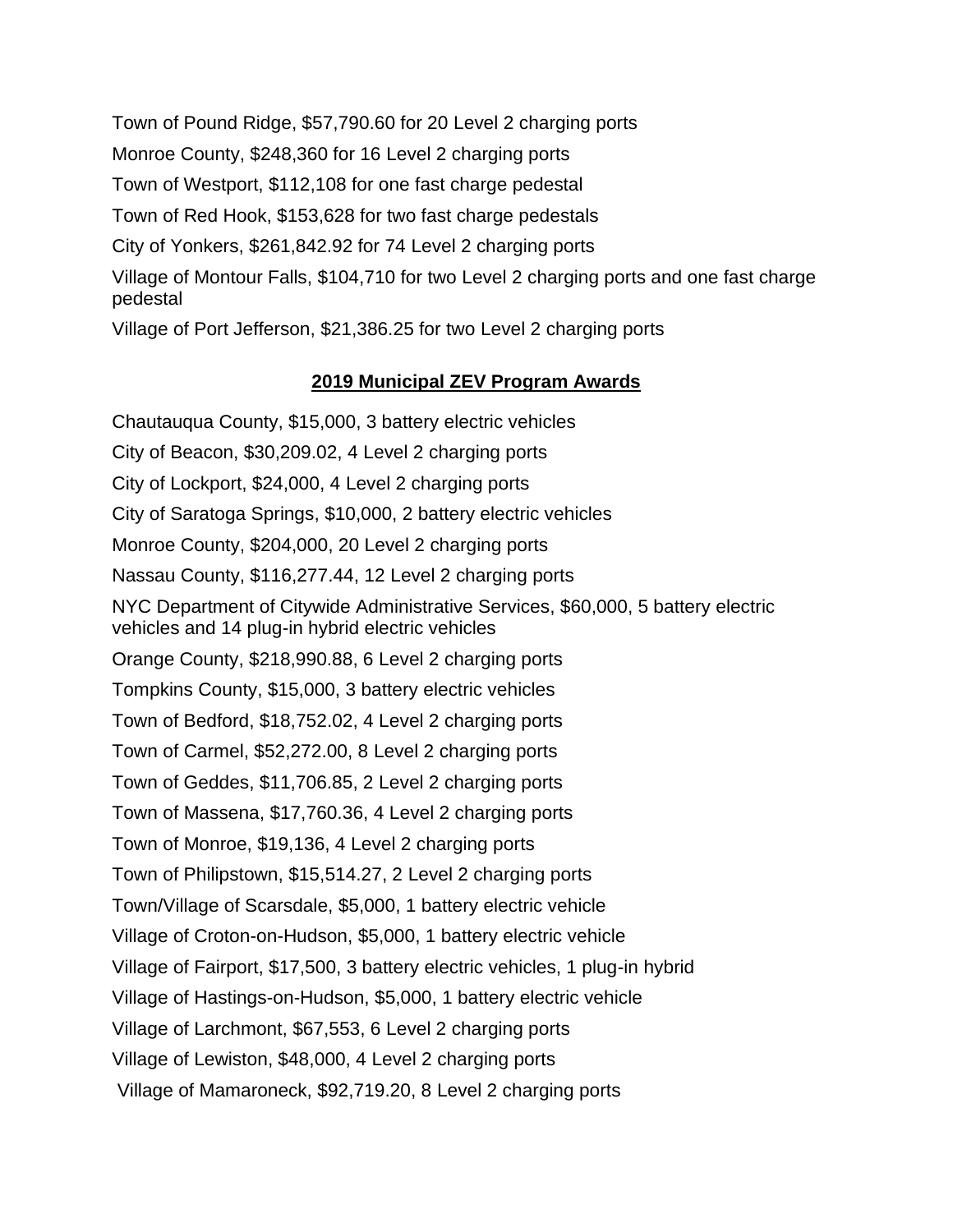Village of Millerton, \$14,040.80, 2 Level 2 charging ports Village of Monroe, \$9,568, 2 Level 2 charging ports Village of Mount Kisco, \$250,000, 2 fast charge pedestals Village of New Paltz, \$127,484.50, 4 Level 2 charging ports and 1 fast charge pedestal Village of Pelham, \$212,604.62, 6 Level 2 charging ports and 2 fast charge pedestals Village of Port Jefferson, \$16,644.80, 4 Level 2 charging ports Village of Sag Harbor, \$9,750, 2 Level 2 charging ports Village of Southampton, \$20,502, 6 Level 2 charging ports

#### **2018 Municipal ZEV Program Awards**

Cayuga County, \$5,000, 2 plug-in hybrid vehicles City of Rye, \$20,000, 4 battery electric vehicles City of Troy, \$25,000, 5 battery electric vehicles Erie County, \$15,000, 3 battery electric vehicles Otsego County, \$2,500, 1 plug-in hybrid vehicle Town of Bedford, \$15,000, 3 battery electric vehicles Town of Clay, \$5,000, 1 battery electric vehicle Town of East Hampton, \$5,000, 1 battery electric vehicle Town of Lewiston, \$5,000, 2 plug-in hybrid vehicles Town of Mamaroneck, \$5,000, 1 battery electric vehicle Town of Mount Pleasant, \$10,000, 2 battery electric vehicles Town of Niskayuna, \$5,000, 1 battery electric vehicle Town of Ossining, \$7,500, 3 plug-in hybrid vehicles Town of Porter, \$5,000, 1 plug-in hybrid vehicle Town of Queensbury, \$7,500, 1 battery electric vehicle and 1 plug-in hybrid vehicle Town of Saugerties, \$7,500, 1 battery electric vehicle and 1 plug-in hybrid vehicle Town of Smithtown, \$10,000, 2 battery electric vehicles Town of Somers, \$5,000, 1 plug-in hybrid vehicle Town of Tonowanda, \$5,000, 1 plug-in hybrid vehicle Ulster County, \$27,500, 1 battery electric vehicle and 9 plug-in hybrid vehicles Village of Rockville Center, \$10,000, 2 battery electric vehicles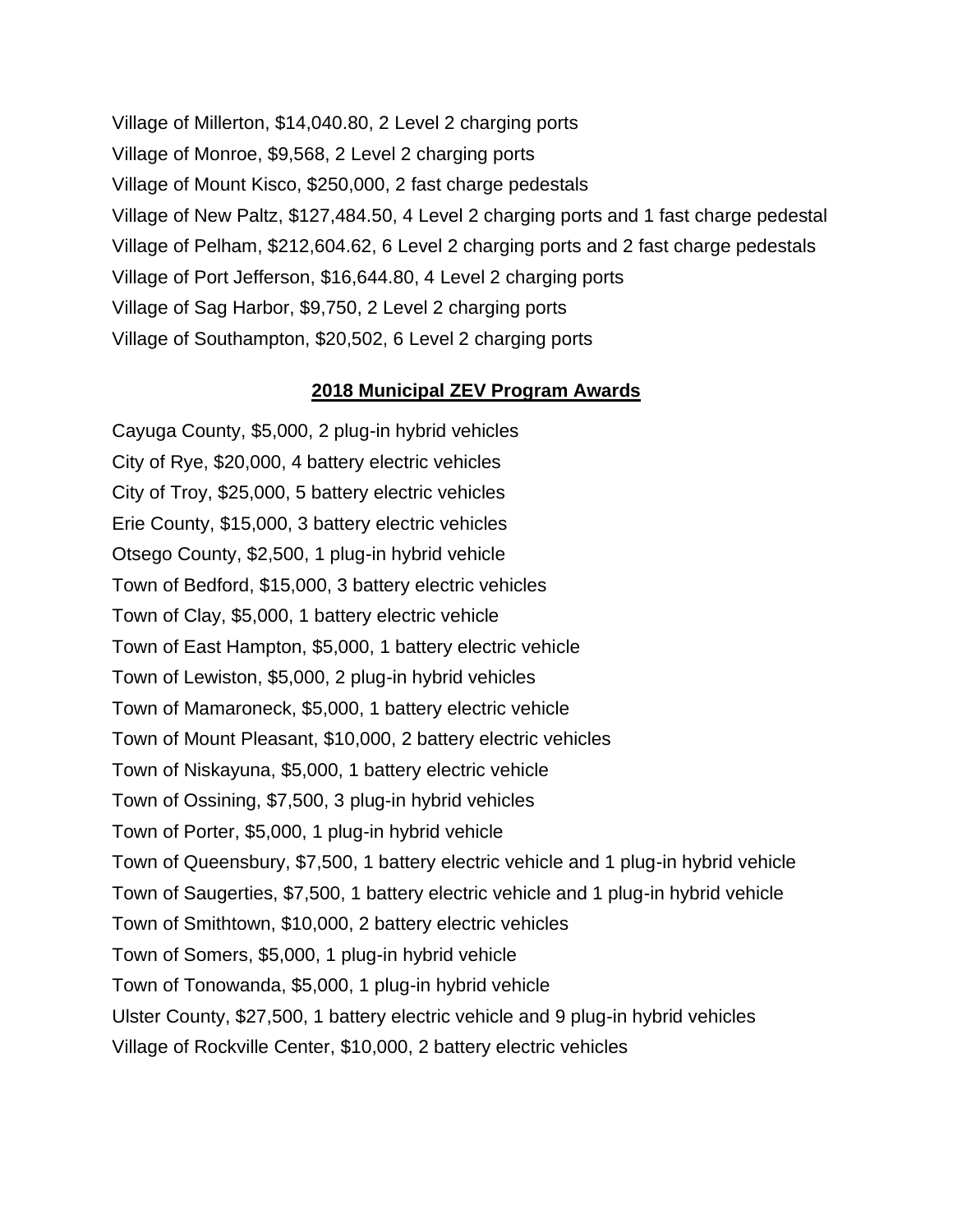# **2017 Municipal ZEV Program Awards**

City of Buffalo, \$32,000, 1 fast charge pedestal City of Jamestown, \$29,044, 1 fast charge pedestal City of Rochester, \$32,000, 1 fast charge pedestal City of Kingston, \$66,537.48, 2 plug-in hybrid vehicles, 3 battery electric vehicles, 6 Level 2 charging ports City of Lockport, \$16,000, 2 Level 2 charging ports City of New Rochelle, \$35,000, 7 battery electric vehicles City of Oneonta, \$9,833, 2 Level 2 charging ports City of Peekskill, \$32,000, 4 Level 2 charging ports Erie County, \$10,000, 2 plug-in hybrid vehicles Sullivan County, \$25,300, 1 plug-in hybrid vehicle, 4 Level 2 charging ports Town of Austerlitz, \$14,250, 2 Level 2 charging ports Town of Bedford, \$12,319, 2 Level 2 charging ports Town of Bethel, \$5,000, 1 battery electric vehicle Town of Clarkstown, \$16,300, 4 Level 2 charging ports Town of Colchester, \$16,000, 2 Level 2 charging ports Town of Cortlandt, \$5,000, 1 battery electric vehicle Town of Dewitt, \$45,000, 6 Level 2 charging ports Town/Village of East Rochester, \$15,854, 2 Level 2 charging ports Town of Gardiner, \$15,135, 2 Level 2 charging ports Town of Greenville, \$11,401, 2 Level 2 charging ports Town of Hyde Park, \$16,000, 2 Level 2 charging ports Town of Kinderhook, \$15,442, 2 Level 2 charging ports Town of Lewiston, \$10,412, 2 Level 2 charging ports Town of Mamaroneck, \$66,000, 1 battery electric vehicle, 8 Level 2 charging ports Town of Mount Pleasant, \$32,000, 4 Level 2 charging ports Town of New Hartford, \$133,000, 1 battery electric vehicle, 12 Level 2 charging ports Town of New Lebanon, \$16,000, 2 Level 2 charging ports Town of Orangetown, \$32,000, 4 Level 2 charging ports Town of Pine Plains, \$14,210, 2 Level 2 charging ports Town of Rhinebeck, \$16,000, 2 Level 2 charging ports Town of Sand Lake, \$10,066, 2 Level 2 charging ports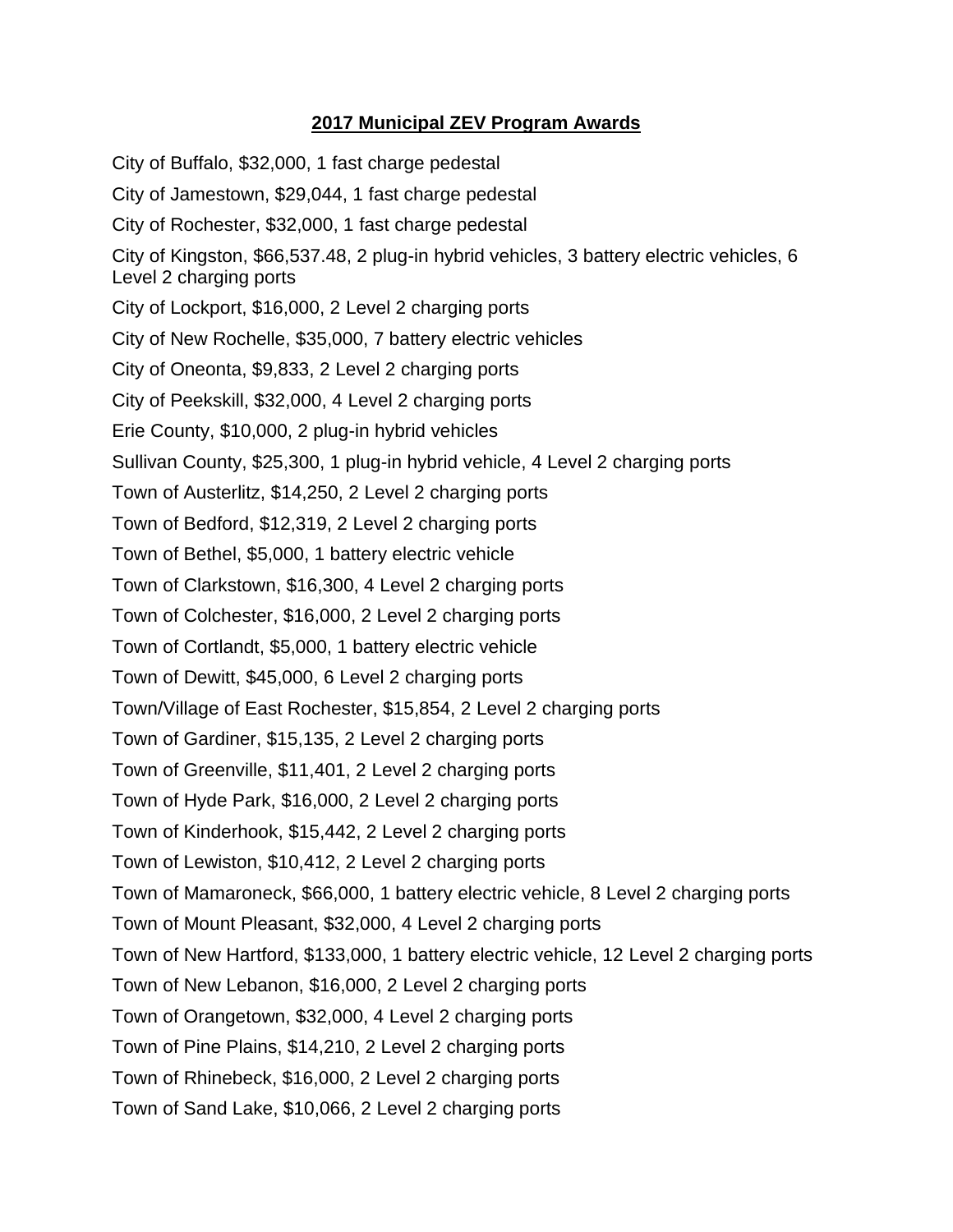Town/Village of Scarsdale, \$7,471, 2 Level 2 charging ports Town of Southampton, \$37,000, 1 battery electric vehicle, 4 Level 2 charging ports Town of Tonowanda, \$5,000, 1 plug-in hybrid vehicle Ulster County, \$12,221, 1 battery electric vehicle, 2 Level 2 charging ports Village of Brockport, \$5,000, 1 battery electric vehicle Village of Fort Plain, \$9,012, 2 Level 2 charging ports Village of Harrison, \$14,900, 2 Level 2 charging ports Village of Hastings-on-Hudson, \$16,000, 2 Level 2 charging ports Village of Kinderhook, \$16,000, 2 Level 2 charging ports Village of Lima, \$10,158, 2 Level 2 charging ports Village pf Piermont, \$32,000, 1 fast charge pedestal Village of Rhinebeck, \$64,000, 8 Level 2 charging ports Village of Scotia, \$48,000, 2 Level 2 charging ports, 1 fast charge pedestal Village of Rockville Center, \$5,000, 1 battery electric vehicle Village of Warwick, \$16,000, 4 Level 2 charging ports Village of Westfield, \$5,000, 1 plug-in hybrid vehicle

## **2016 Municipal ZEV Program Awards**

City of Beacon, \$15,104, 4 Level 2 charging ports City of Buffalo, \$162,669, 32 Level 2 charging ports City of Cohoes, \$48,000, 6 Level 2 charging ports City of Glen Cove, \$14,000, 2 Level 2 charging ports City of Glens Falls, \$26,059, 2 Level 2 charging ports City of Kingston, \$57,971, 1 battery electric vehicle, 2 plug-in hybrid vehicles, 6 Level 2 charging ports City of Rochester, \$96,000, 12 Level 2 charging ports City of Saratoga Springs, \$16,000, 2 Level 2 charging ports City of White Plains, \$58,740, 10 Level 2 charging ports Essex County, \$19,144.52, 4 Level 2 charging ports Montgomery County, \$15,231, 2 Level 2 charging ports New York City, \$207,500, 51 plug-in hybrid vehicles, 10 Level 2 charging ports Orange County, \$31,237, 4 Level 2 charging ports Tompkins County, \$25,000, 5 plug-in hybrid vehicles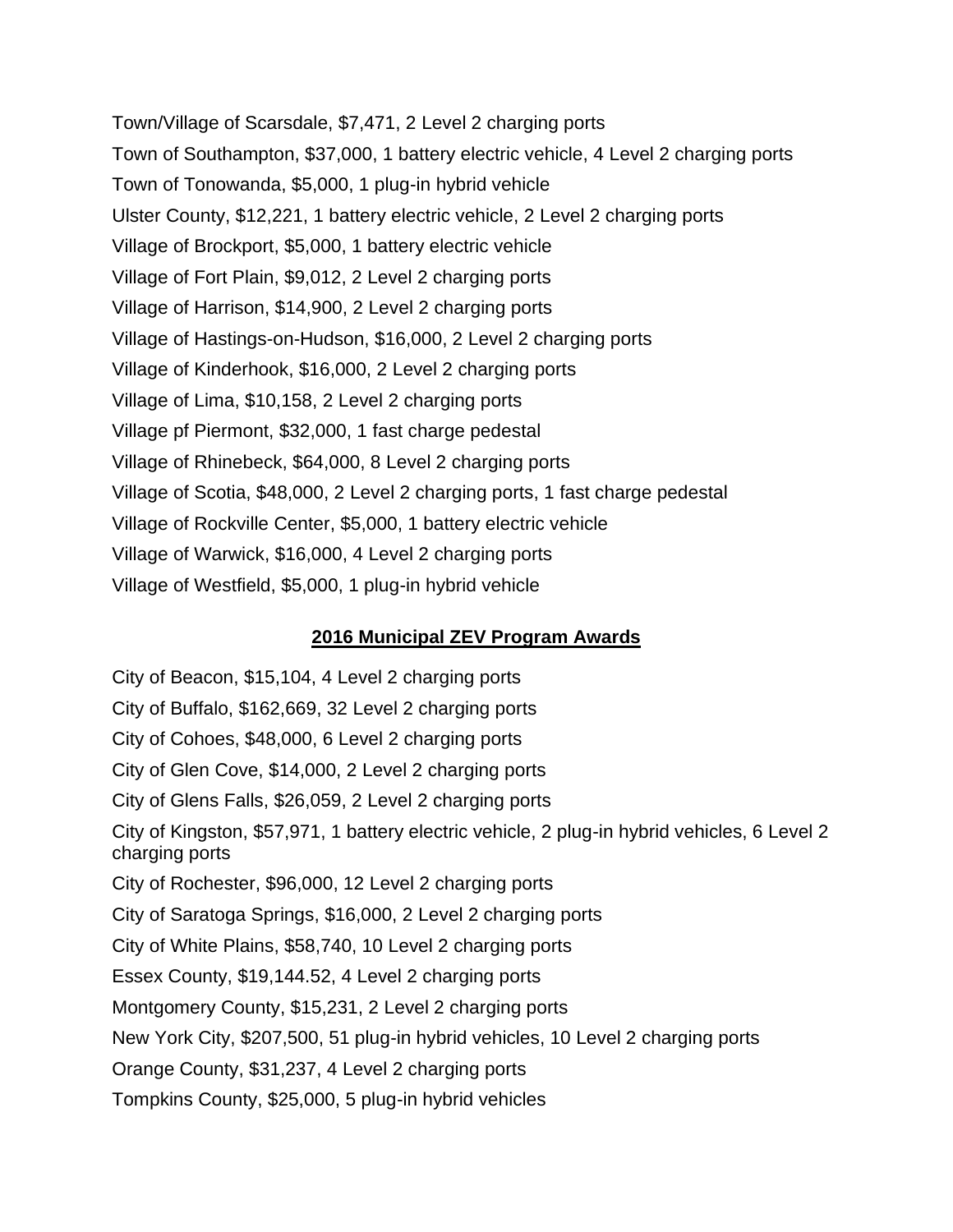Town of Chatham, \$13,000, 2 Level 2 charging ports Town of Coeymans, \$10,908, 2 Level 2 charging ports Town of East Hampton, \$15,000 3 plug-in hybrid vehicles Town of Ghent, \$12,049, 2 Level 2 charging ports Town of Hempstead, \$250,000, hydrogen fuel filling station upgrade Town of Hillsdale, \$13,332, 2 Level 2 charging ports Town of Huntington, \$10,011, 1 plug-in hybrid vehicle and 2 Level 2 charging ports Town of Lake George, \$16,000, 2 Level 2 charging ports Town of Marbletown, \$12,292, 2 Level 2 charging ports Town of New Paltz, \$16,000, 2 Level 2 charging ports Town of Niskayuna, \$10,800, 2 Level 2 charging ports Town of Oneonta, \$5,000, 1 plug-in hybrid vehicle Town of Ossining, \$53,000, 1 battery electric vehicle, 6 Level 2 charging ports Town of Red Hook, \$26,349, 2 Level 2 charging ports Town of Rosendale, \$13,575, 2 Level 2 charging ports Town of Rye, \$16,000, 2 Level 2 charging ports Town of Saugerties, \$11,350, 4 Level 2 charging ports Town of Shelter Island, \$13,912, 2 Level 2 charging ports Town of Smithtown, \$21,000, 1 battery electric vehicle, 2 Level 2 charging ports Town of Somers, \$5,000, 1 plug-in hybrid vehicle Town of Southampton, \$5,000, 1 battery electric vehicle Town of Southold, \$2,500, 1 plug-in hybrid vehicle Town of Thompson, \$14,609, 2 Level 2 charging ports Town of Woodstock, \$23,330, 4 Level 2 charging ports Ulster County, \$86,258, 3 plug-in hybrid vehicles, 12 Level 2 charging ports Village of Brockport, \$11,995, 2 Level 2 charging ports Village of Champlain, \$6,720, 2 Level 2 charging ports Village of Cooperstown, \$16,000, 4 Level 2 charging ports Village of East Hampton, \$16,000, 2 Level 2 charging ports Village of Goshen, \$14,646, 2 Level 2 charging ports Village of Greatneck Plaza, \$16,601, 1 battery electric vehicle and 2 Level 2 charging ports Village of Irvington, \$5,000, 1 battery electric vehicle